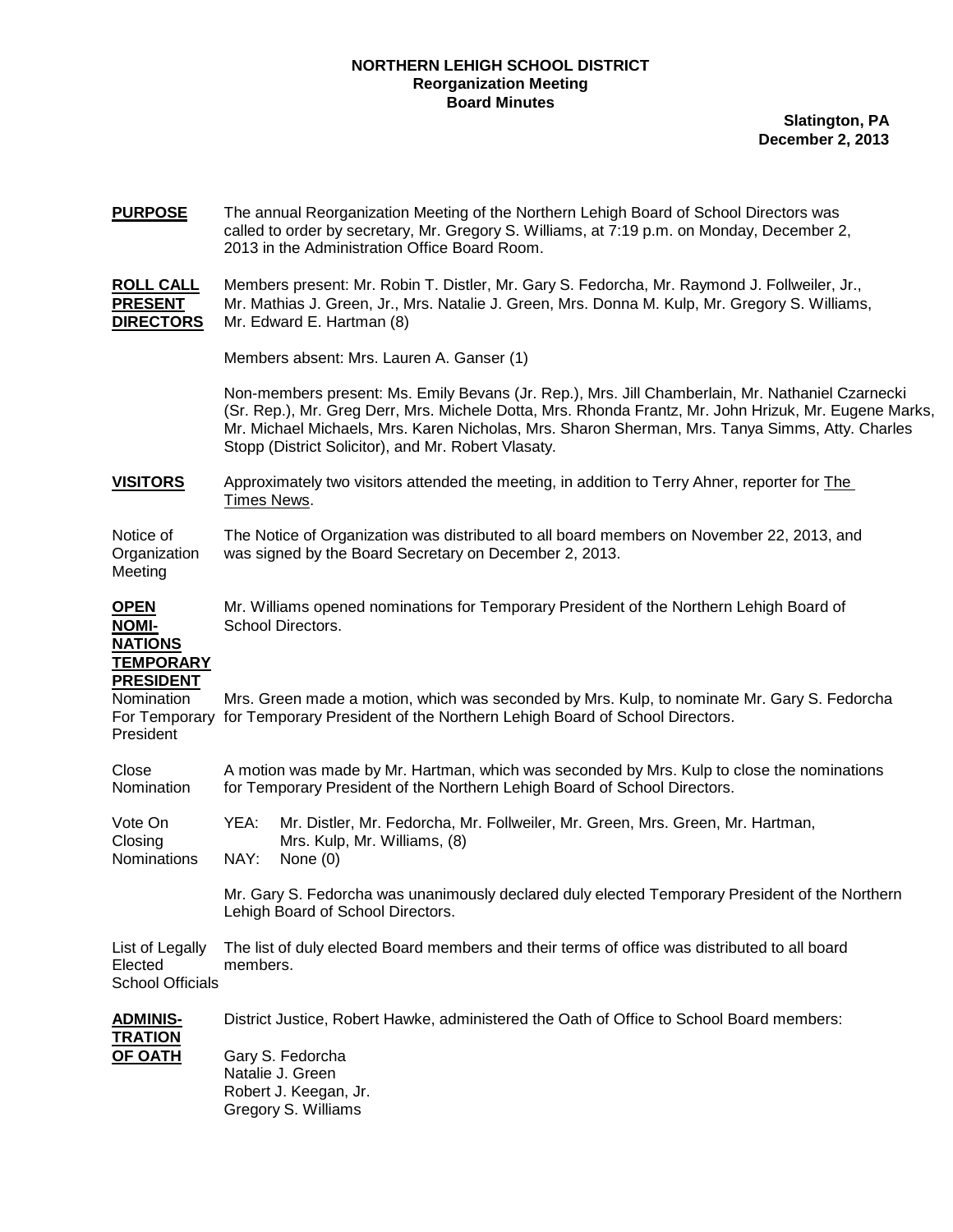| <b>Board Minutes</b>                                                         |                                                                                                                                                                                                                                                                                                      | Page 2                                                    |  | December 2, 2013                                                                   |  |  |
|------------------------------------------------------------------------------|------------------------------------------------------------------------------------------------------------------------------------------------------------------------------------------------------------------------------------------------------------------------------------------------------|-----------------------------------------------------------|--|------------------------------------------------------------------------------------|--|--|
| <b>Reorganization Meeting</b><br><b>ELECTION</b><br>$OF$<br><b>PRESIDENT</b> | Mr. Gary S. Fedorcha, Temporary President, called for nominations for President<br>of the Northern Lehigh Board of School Directors for a one-year term.                                                                                                                                             |                                                           |  |                                                                                    |  |  |
| Nominations<br>For<br>President                                              | Mr. Distler made a motion to nominate Mr. Edward E. Hartman for President of the<br>Northern Lehigh Board of School Directors for a one-year term.                                                                                                                                                   |                                                           |  |                                                                                    |  |  |
| Close<br><b>Nominations</b>                                                  | A motion was made by Mr. Green which was seconded by Mr. Williams, that nominations for<br>President of the Northern Lehigh Board of School Directors be closed.                                                                                                                                     |                                                           |  |                                                                                    |  |  |
| Vote On<br>Closing<br>Nominations                                            | YEA:<br>Mr. Distler, Mr. Fedorcha, Mr. Follweiler, Mr. Green, Mrs. Green, Mr. Hartman, Mr. Keegan,<br>Mrs. Kulp, Mr. Williams, (9)<br>NAY:<br>None $(0)$                                                                                                                                             |                                                           |  |                                                                                    |  |  |
| Edward E.<br>Hartman<br><b>Board</b><br>President                            | Mr. Edward E. Hartman was unanimously declared duly elected President of the Northern<br>Lehigh Board of School Directors for a one-year term.                                                                                                                                                       |                                                           |  |                                                                                    |  |  |
| <b>ELECTION</b><br><b>OF VICE</b><br><b>PRESIDENT</b>                        | President Hartman called for nominations for Vice-President of the Northern Lehigh Board of<br>School Directors for a one-year term.                                                                                                                                                                 |                                                           |  |                                                                                    |  |  |
| <b>Nominations</b><br>For Vice-<br>President                                 | Mr. Follweiler made a motion, which was seconded by Mrs. Green, to nominate Mr. Gary<br>S. Fedorcha for Vice-President of the Northern Lehigh Board of School Directors for a<br>one-year term.                                                                                                      |                                                           |  |                                                                                    |  |  |
| Close<br>Nominations<br>For Vice-<br>President                               | A motion was made by Mr. Williams, with a second by Mrs. Kulp, that the nominations for<br>Vice-President of the Northern Lehigh Board of School Directors be closed.                                                                                                                                |                                                           |  |                                                                                    |  |  |
| Vote On<br>Closing<br>Nominations                                            | YEA:<br>NAY:                                                                                                                                                                                                                                                                                         | Mrs. Kulp, Mr. Williams, Mr. Hartman, (9)<br>None $(0)$   |  | Mr. Distler, Mr. Fedorcha, Mr. Follweiler, Mr. Green, Mrs. Green, Mr. Keegan,      |  |  |
| Gary S.<br>Fedorcha<br><b>Board</b><br>Vice-President                        | Mr. Gary S. Fedorcha was unanimously declared duly elected Vice-President of the Northern<br>Lehigh Board of School Directors for a one-year term.                                                                                                                                                   |                                                           |  |                                                                                    |  |  |
|                                                                              | Mr. Hartman thanked and congratulated the school board members for their dedication<br>to the students and the entire Northern Lehigh community.                                                                                                                                                     |                                                           |  |                                                                                    |  |  |
| <b>SET BOARD</b><br><b>MEETING</b><br><b>TIMES AND</b><br><b>PLACES</b>      | A motion was made by Mr. Fedorcha with a second by Mr. Distler, that the Board of Education<br>approves the Board Meeting Calendar dates, times and places as presented for 2014.                                                                                                                    |                                                           |  |                                                                                    |  |  |
|                                                                              | Mr. Fedorcha noted that the reorganization meeting for 2014 will be held on the first Tuesday,<br>instead of the first Monday of December.                                                                                                                                                           |                                                           |  |                                                                                    |  |  |
|                                                                              | YEA:<br>NAY:                                                                                                                                                                                                                                                                                         | Mrs. Kulp, Mr. Williams, Mr. Hartman (9)<br>None $(0)$    |  | Mr. Distler, Mr. Fedorcha, Mr. Follweiler, Mr. Green, Mrs. Green, Mr. Keegan,      |  |  |
| <b>RULES AND</b><br><b>REGULA-</b><br><b>IONS</b>                            | Mr. Fedorcha made a motion, which was seconded by Mr. Williams, that as stipulated in<br>Section 407 of the Pennsylvania School Code of 1949, as amended, all Board meetings<br>will be conducted according to the rules and regulations approved in Northern Lehigh School<br>District Policy #006. |                                                           |  |                                                                                    |  |  |
|                                                                              |                                                                                                                                                                                                                                                                                                      | Mrs. Kulp, Mr. Williams, Mr. Hartman (9)<br>NAY: None (0) |  | YEA: Mr. Distler, Mr. Fedorcha, Mr. Follweiler, Mr. Green, Mrs. Green, Mr. Keegan, |  |  |